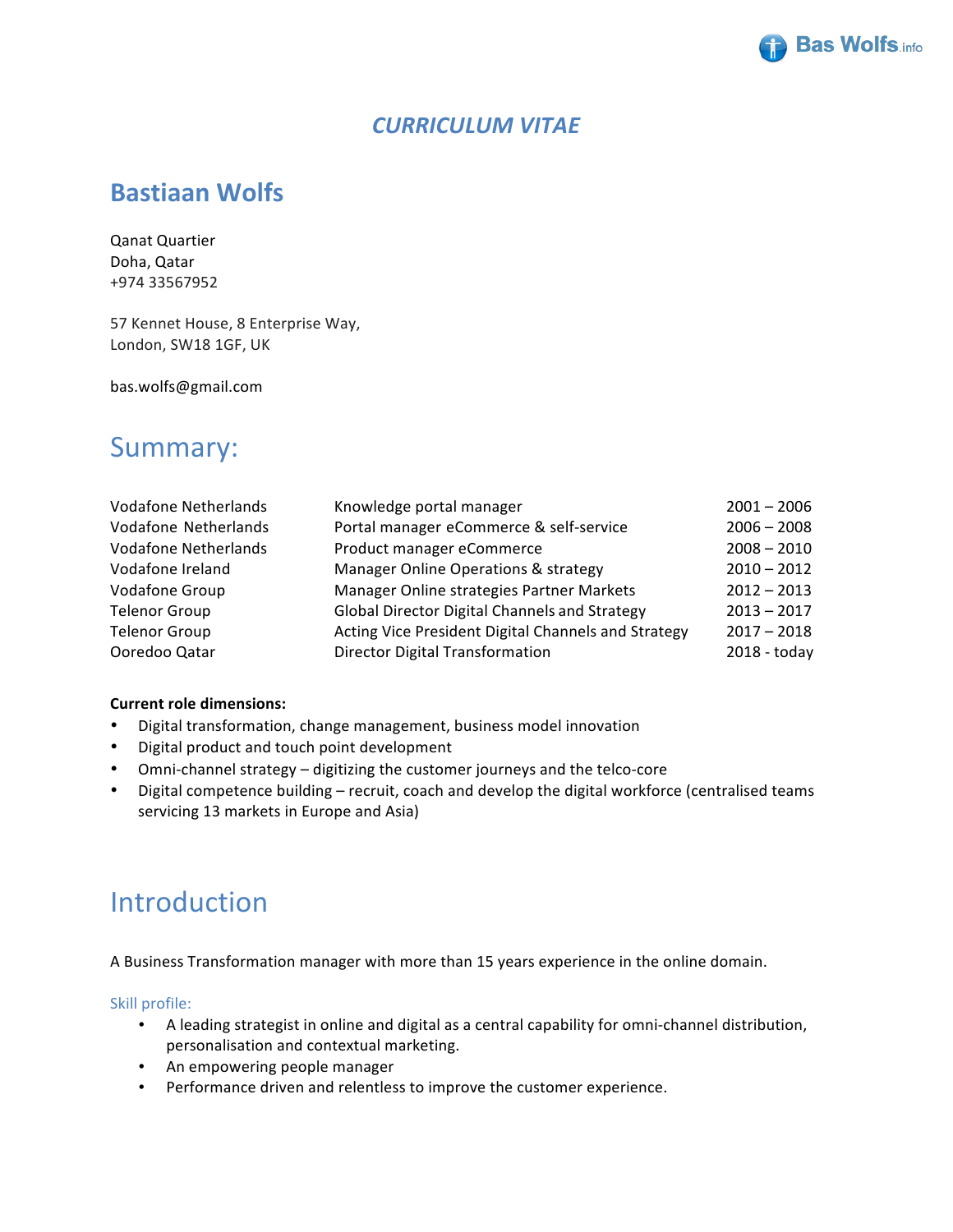

#### Current responsibilities:

- Define and execute Telenor's self-care strategy as an enabler to the Digital Service Provider ambition for 2020.
- Redefine 'self-care' to become a personalised and contextual platform, both customer facing and a springboard for our strategic partners (namely OTT).
- Build and manage a centralized, end-to-end, development team (customer insight, design, development and operation of the self-care platform)

#### **Online and digital:**

I have acquired my initial experience in web-based knowledge management and moved to agile product & portal development for Vodafone Netherlands' online portals as an online business analyst and the business architect. 

#### **People management:**

Working for Vodafone Ireland as Manager Online Operations & Strategy, managing a team of 12 FTE permanent Vodafone staff and 10 FTE on-site contractors.

Subsequently promoted by Vodafone Group as Vodafone senior consultant for online & digital for their 48 partner markets across 4 continents.

Most recently I have built a product development team, located in Bangkok. They build the MyTelenor apps and web capabilities for all 13 Telenor countries. The MyTelenor platform is the most prominent customer touchpoint in the Telenor strategy after the mobile network itself.

#### **Digital transformation and strategy:**

I have joined Telenor Group as Global Director Digital Channels & Strategy, where I have set up their care strategy, organisational transformation model and performance management for digital in 13 markets across Europe and Asia.

I have designed the model to execute on the omni-channel roll-out across our 13 business units in the Nordics, South-East Europe and Asia.

I have analysed and co-designed a comprehensive and agile enterprise architecture to enable advanced CRM and eCommerce.

Both my management style and my personal approach distinguish themselves by trust, empowerment and innovation build on motivation and diversity.

With 15 years of experience in the online & digital domain, I have a proven track record in providing a deep assessment, a comprehensive gap analysis and a sustainable roadmap in order to achieve the online acceleration required in today's eCommerce, self-service and social media domains.

I have consolidated the touch-point experience of all major channels into a customer journey strategy. The resulting 'omni-channel methodology' enables our Telenor markets to offer a seamless and connected user experience in which the different channels complement and support each other.

In order to transform the digital user experience Telenor has redefined MyTelenor and its smartphone app as the pivot capability of our value proposition. This implied a shift from channel development to digital product development. I have built the team, set up the governance and executed the development of the MyTelenor value proposition and associated apps.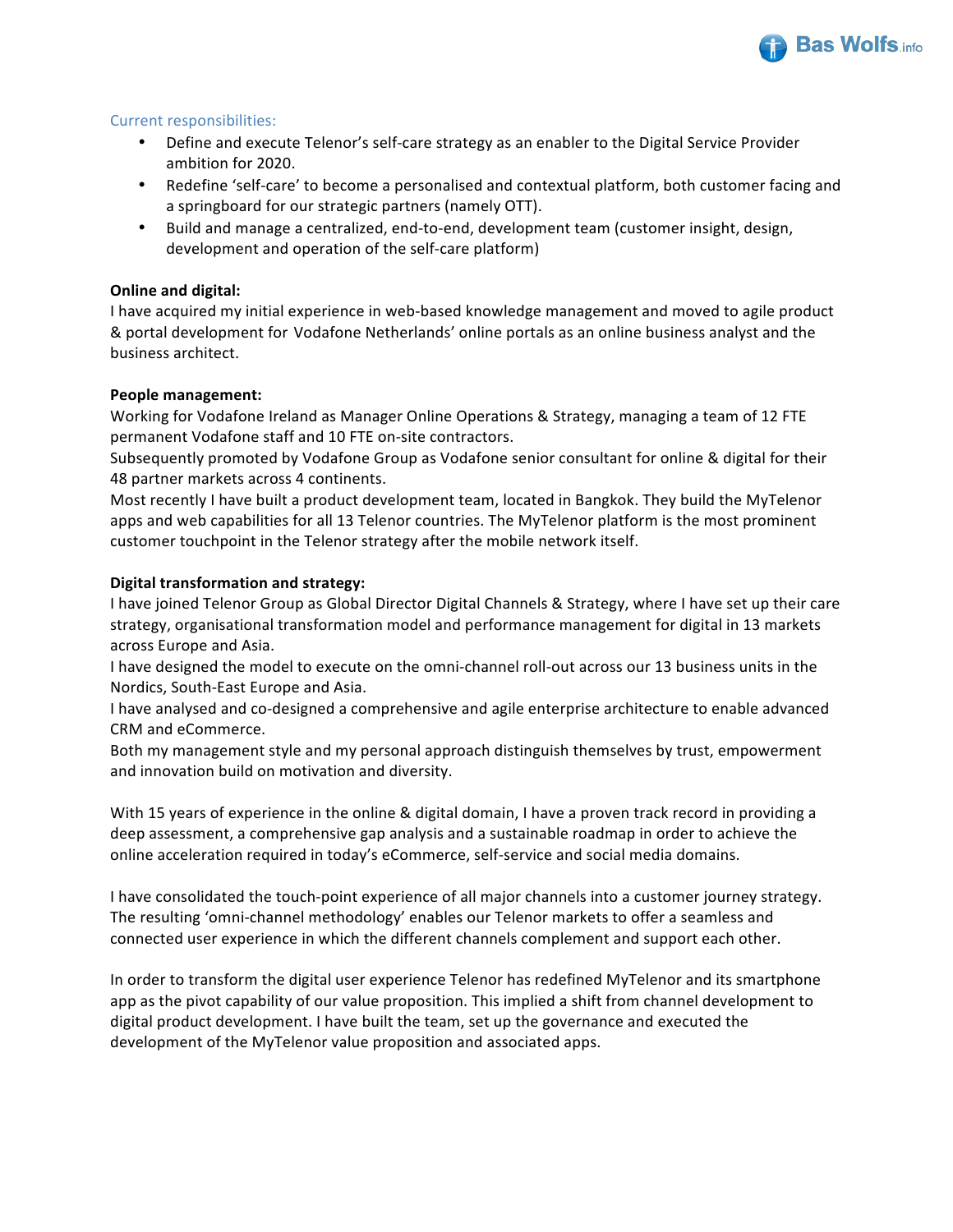

# Key skills and strengths

Strengths are analytical thinking and a problem-solving approach as well as an output driven management style for my team. My experience in online, eCommerce, eCare and app technology makes me a rounded professional in the digital domain. In recent months I have extended this experience across retail and call centre operations.

I have driven the roadmaps on both the marketing and the IT development side to achieve synergies between these traditionally polarised disciplines.

My expertise is best used in a transformational setting. Change management and business transformation are my key deliverables, by driving both cultural changes and functional capabilities.

# Education

- Graduate education: **University of Maastricht, the Netherlands** Bachelor, Faculty of Culture Arts and Sciences 2002 – 2007 Faculty of Culture Arts and Sciences, Maastricht, The Netherlands Track: 'political culture'. Conflict management and identity management

- Study abroad: **Queens University of Belfast, Northern Ireland** multiple courses in Conflict management, anthropology, philosophy and European studies  $(2000 - 2001)$ 

Undergraduate **Facility management, Heerlen, The Netherlands**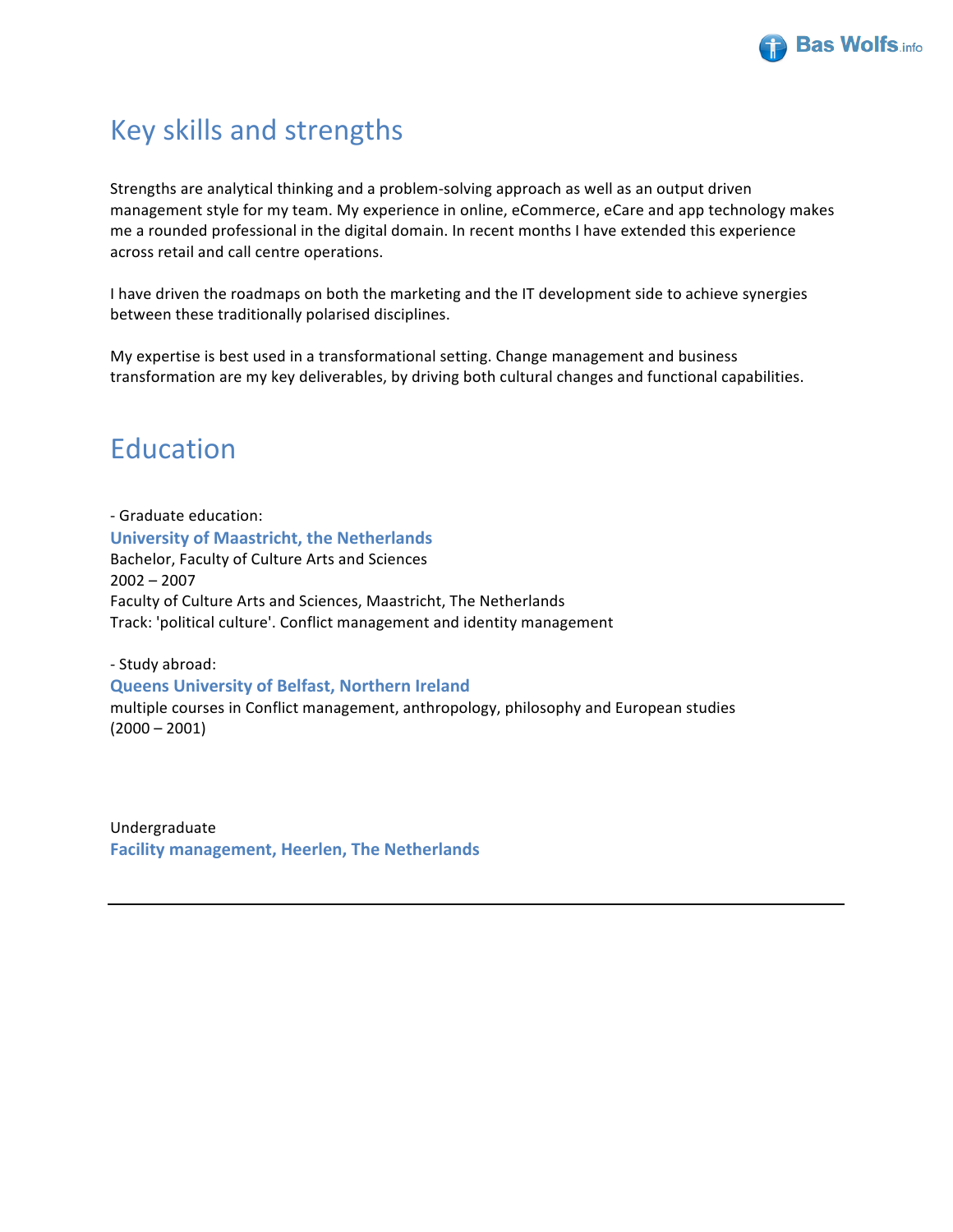

# **Relevant work experience**

June  $2018 -$ **Director Digital Transformation Ooredoo Qatar**

#### Responsibilities:

- Assess and reform Ooredoo's Digital Touch point strategy
- Assess and reform Ooredoo's IT readiness for agile touch point development
- Introduce a data driven approach to channel analytics as an enabler for contextual marketing, personalisation and the Internet of Things (IoT)
- Deep knowledge transfer and coaching of local resources under the Quarterisation program

## January 2017 – 2018 **Acting VP Digital Channels Strategy Telenor Group**

### Responsibilities:

- Building the Global Development Centre in Bangkok (recruitment, talent scout and coaching)
- Defining Telenor's mobile and digital touch point strategy (harmonisation, localisation)
- Executing on the product development for 'MyTelenor' self-care platforms (agile development)

#### **Impact on the business**

- MyTelenor is to become the primary touch point for all our customer interactions (online, in retail and call centre). We aspire to reach between 100 and 120 million smartphone users by the beginning of 2020. The current acceleration of the self-care platform's capabilities and features is key to Telenor's transformation program
- New Way-of-Work: introducing agile methodologies and a product development approach to complement their mature channel approach.

## Achievements

- Consolidating 13 development teams into a single Global Development Centre that build a single platform for 13 markets is unprecedented in the telco industry.
- I have scouted, recruited an coached 8 direct reports and a team of 20 FTE to enable this transformation. We aspire to scale this team to 35 FTE by the end of 2017.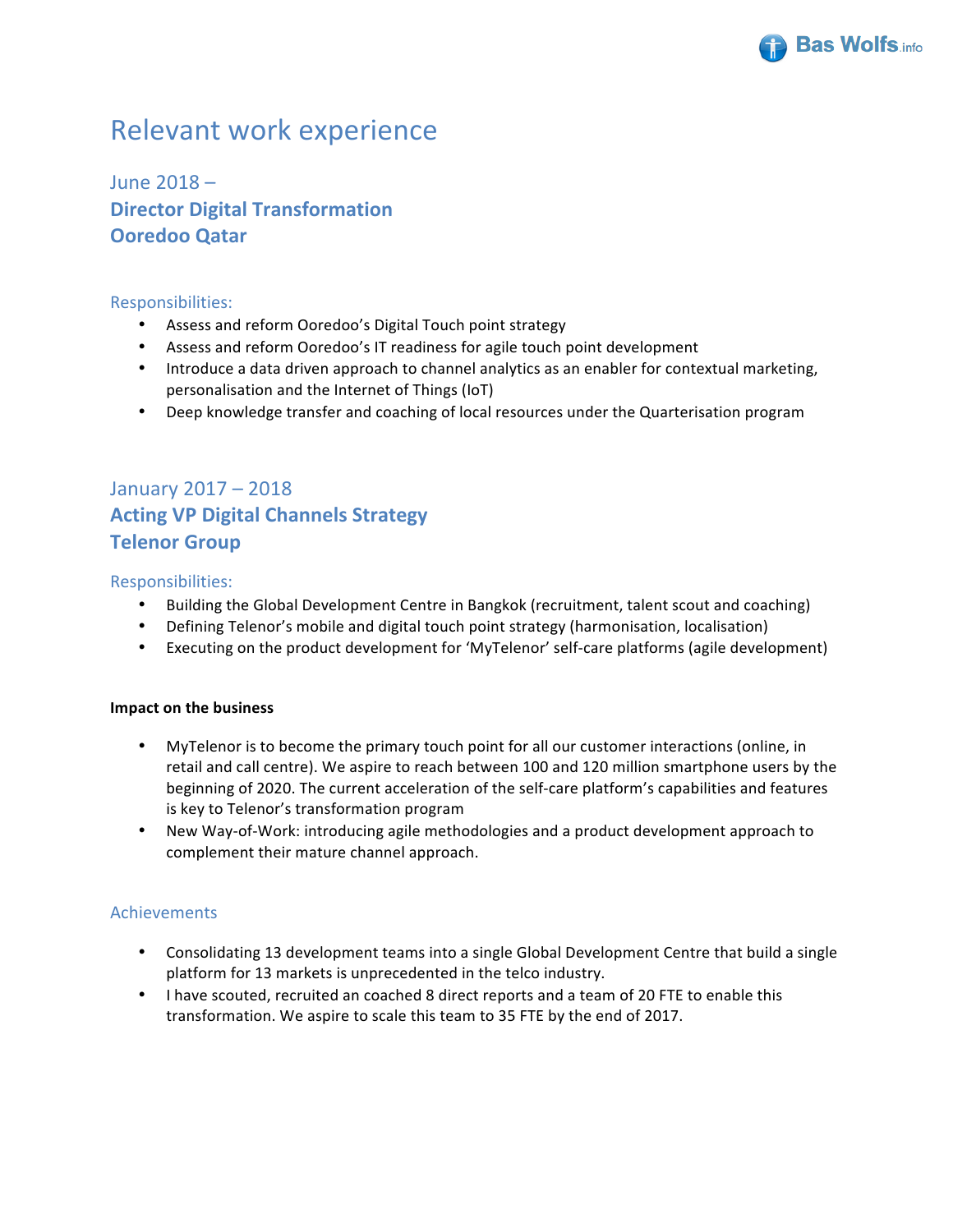

## September 2013 – 2017 **Global Director Digital Channels & Omni-channel Strategy, Telenor Group**

Responsibilities:

#### **Impact on the business**

I have set the direction for the digital CRM-environment-of-the-future by transforming the organisation and its capabilities from a traditional telco to a customer centric approach.

- customer lifecycle & journey driven
- effective organisations
- efficient investment
- unambiguous performance management
- omnichannel with digital touch points at core

### Achievements

- I have written the omni-channel strategy for 2015 2017
- I have designed the 14-week 'omni-channel methodology' by which Telenor markets assess their readiness and path towards omni-channel
- I have redefined the approach to performance management based on organisational goals, scientific metrics and incentivizing the right agent behaviour
- I have designed the organisational model for channel management to enable the transformation to a true omni-channel user experience
- I have written the eCare strategy for  $2014 2016$
- I have transformed the approach from cost deflecting self-care to an end-to-end customer dialogue, designed to engage customers with the Brand. Proactively hinting on customer's next best activities
- I have defined and designed the native app strategy as the new hub for Telenor's digital footprint for the period  $2016 - 2018$

## August 2012 - September 2013 **Manager Online strategies, Vodafone Group Partner Markets**

#### Responsibilities:

#### **Impact on the business**

- Align Governance models with Group Partner Market team, to ensure effective progress monitoring across selected Partners
- Identify opportunities for enhancing Online capability improvement projects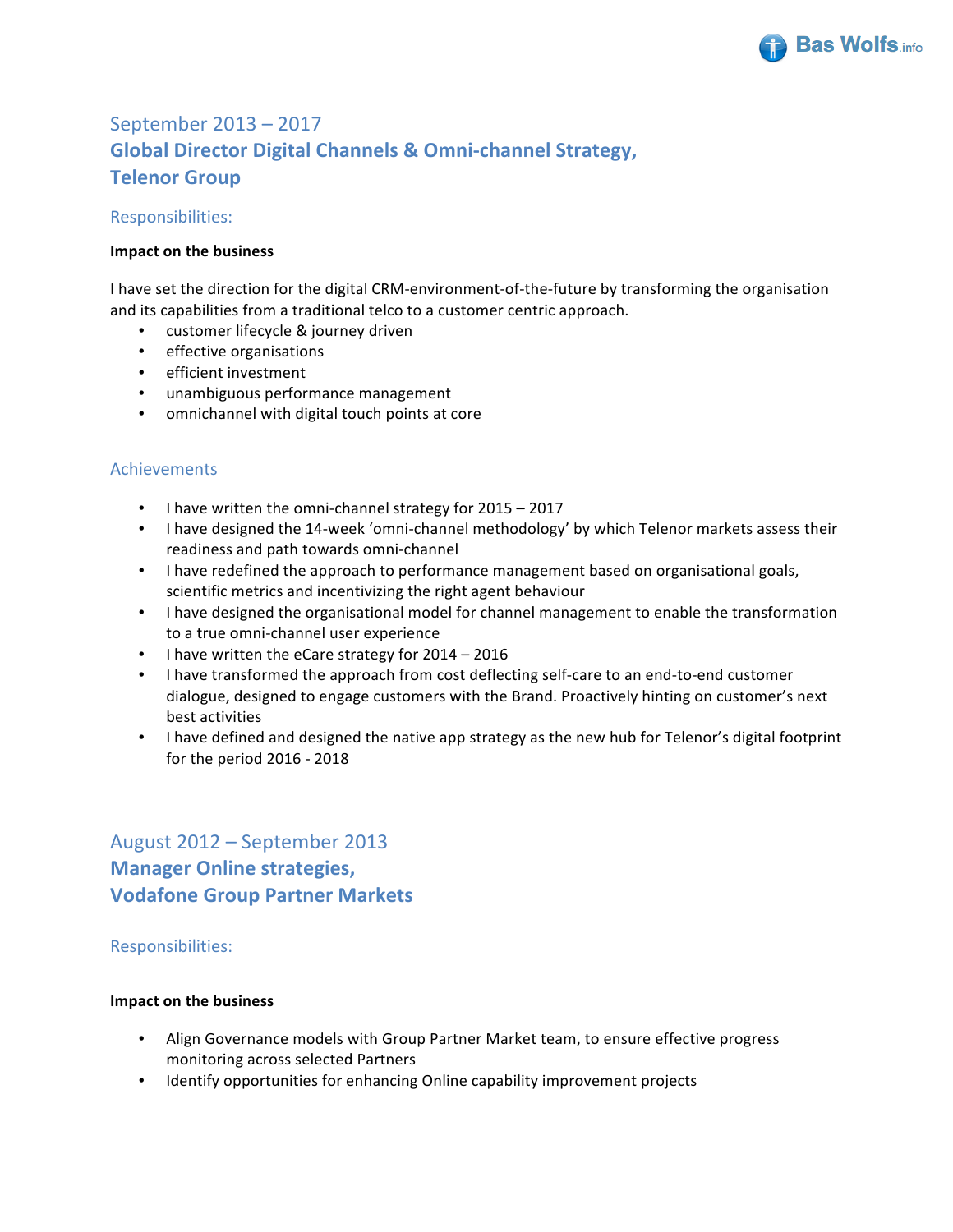

- Support the senior management of Partners on optimisation of their online strategy and their organisational structure to achieve their objectives
- Roadmap definition and execution
- Launch customer behaviour tracking and Online satisfaction measurement systems
- Develop Online Organisational models for Partner markets

#### **In numbers**

- Strategic consultant to  $+50$  markets on 5 continents
- Incremental revenue target of 1 Million per year
- Developed the in-depth assessment covering eSales, eCare, mCare, social media and operational excellence with +300 elements, weighting and visual representation
- Productized +10 components enabling the reselling of assets, internal intellectual property and best practice

#### **Customers, supplier and third parties**

- Support local online organisation through provision of timely and quality proposals, projects and ad-hoc requests
- Set-up regular review periods with key stakeholders Partner Markets, Group online technology and Account Managers
- Act as a source of guidance and advice to senior stakeholders involved in implementing the change and support business owners who are responsible for owning relevant parts of online activities
- Share best practice with Partner Markets to ensure that value is retained within the online area of our Partner Markets
- Help to develop the proposal and agreement of KPI's for delivery of Online customer experience
- Guide Partner Markets through implementation and development of Online capabilities
- Ensure on-time delivery of Group Online deliverables for Partner Markets
- Support alignment of activities and objectives across Vodafone Partner Markets

#### **Leadership and teamwork**

- Direct reporting line to Marketing Manager Customer Management in the PM team
- Manage the Online Partner Market team and manage engagement of Vodafone and 3rd party online experts with Partner Markets
- Manage internal stakeholders to optimise the impact of Online in Vodafone (Partner Markets)
- Lead and coordinate Pre-Sales activities regarding online with Partner Markets and third parties
- Thought Leadership in Online (website and mobile) and eTechnology to drive improvement
- Create a service mentality and strong relationship with Partners, sales and business development functions
- Build an extensive internal network across Vodafone Group and local online teams and related teams to be knowledgeable on the Vodafone online strategy, component deployments and results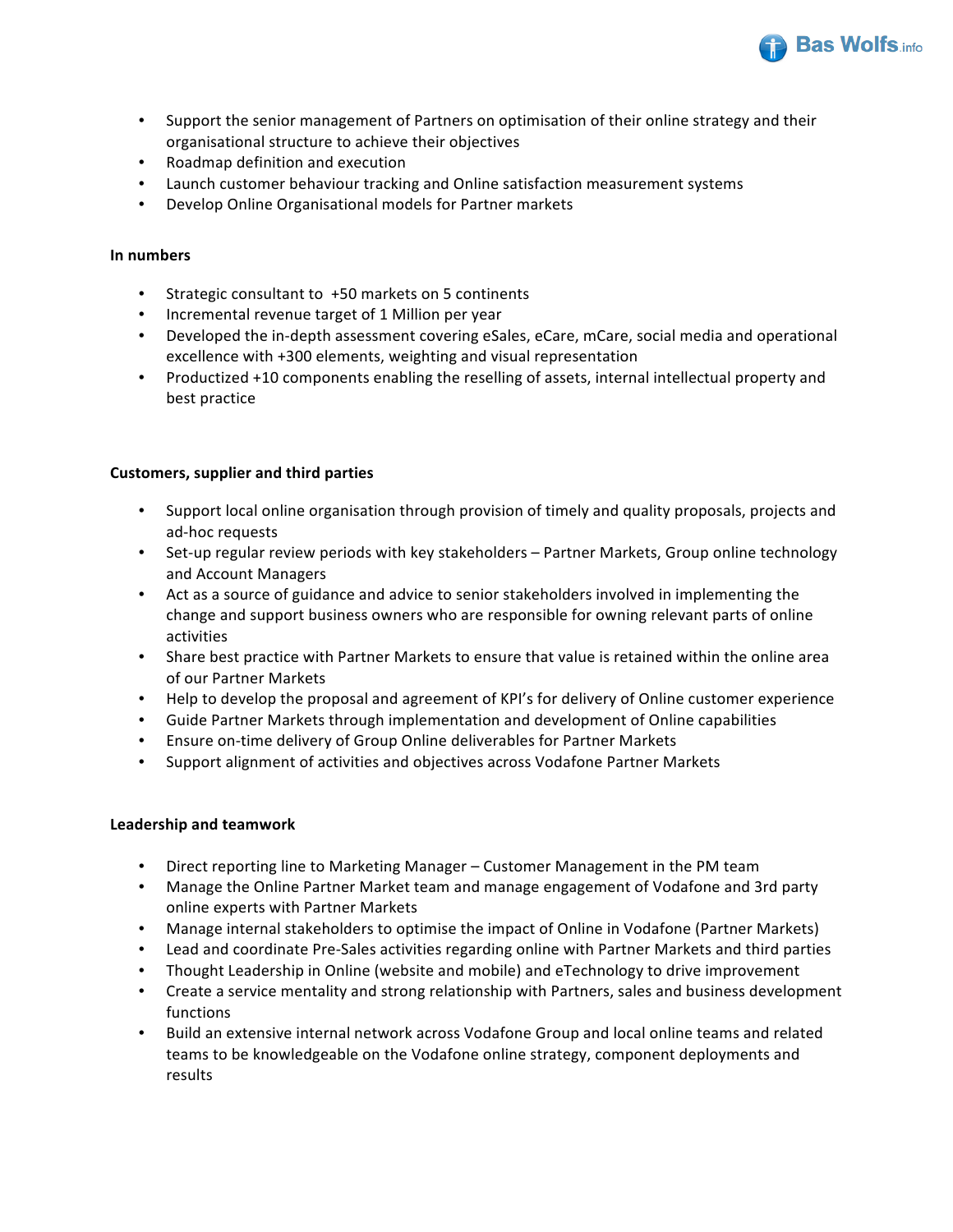

• Manage multiple projects/partners at any one time, through developing strong relationships with relevant external suppliers and manage contractors and budgets diligently

#### **Innovation and change**

- Support transformation process, organisational development, capability and competence development across Partner Markets working with senior management
- Know what the latest thinking in the online space is and build / maintain an external network to facilitate this knowledge build
- Support development of / identification of Vodafone's online solutions that can be scaled to a range of market sizes
- Identify most efficient and engaging ways to transfer content / best practice to the customer
- Proactively input into ways of best servicing the Partner Markets

#### **Communication**

- Own and manage the Online Budgets and Business Planning processes for Partner Markets
- Influence the integrated Business Planning process to ensure Online is appropriately represented
- Execute and monitor agreed on go-to-market plans with Partner Markets
- Key interface between Vodafone and Partner Markets for Online

#### Achievements:

I have revised and re-engineered the Vodafone capability assessment that forms the basis of the Partner Market engagement. The analysis covers:

- Market conditions
- Functional capabilities (user journeys)
- Technical capabilities (IT enablers)
- Operational capabilities (building online teams)
- Organisation & strategy (accelerating the online domain to meet future requirements)

The assessment has been completed in several markets and led to the planning of their online acceleration roadmap.

In my role as the business analyst and strategic consultant, I have built strong relationships with our best-in-class vendors like Infosys, IBM, HP, Oracle Lithium and Adobe.

June  $2010 -$  July  $2012$ **Manager Online Operations & Strategy, Vodafone Ireland**

Responsibilities:

#### **Impact on the business**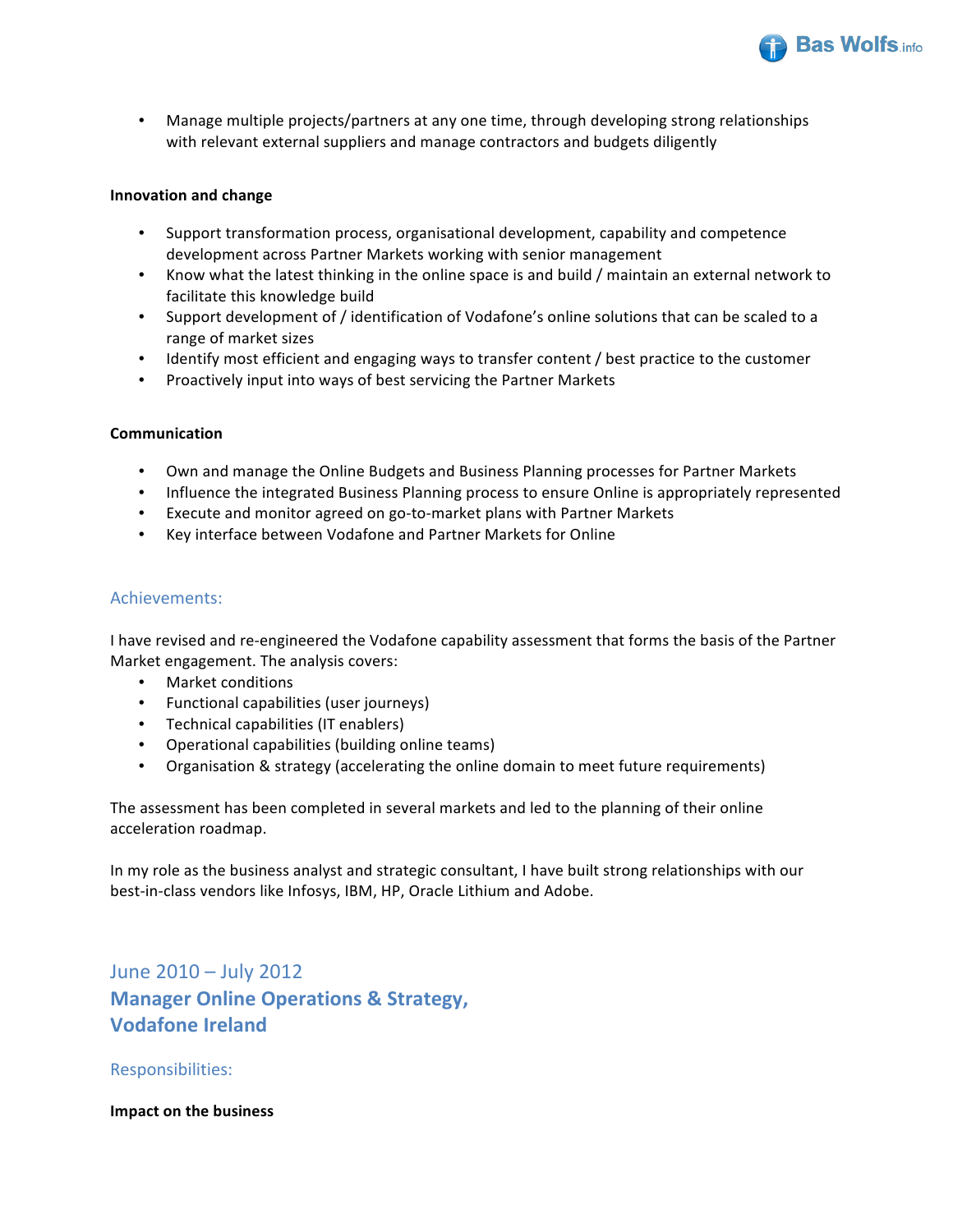

Developing a best in class website user experience to ensure optimal sales conversions, reliability and intuitive navigation with ease of usability, managing a team of twelve FTEs by:

- Developing the product roadmap in-line with business requirements
- Owning the online CAPEX budget, developing business cases and overseeing the implementation of ODP projects through the management of consolidated roadmaps for online with prioritisation of resources e.g. Capex, Opex, strategic alignment, and projects
- Ensuring new and existing content is appropriately owned, reviewed and maintained by the content editor in accordance with content guidelines
- Ensuring that all web pages and other user interfaces are designed, reviewed and maintained by the user experience designer and contract team in accordance to Vodafone's usability, design and accessibility guidelines
- Maintaining industry and OPCO contacts to share and develop content and methodologies
- Developing and enhancing processes for the effective creation, maintenance and development of web content
- Gathering feedback from the team and the business to continually refine and improve business processes
- Exploring external and industry related systems and practices to keep abreast of latest web developments
- Being aware of and prepared for future CAPEX and OPEX requirements from other business units
- Ensuring all content provision tools, applications and software are maintained to provide the function intended
- Seeking innovation and design where new tools & applications can provide value to web content and systems
- Ensuring adherence to the site performance KPIs as agreed and developed by the webmaster
- Managing business project expectations to reflect the available team resources by adhering to appropriate team processes

#### **In numbers**

- Capex responsibility:  $\epsilon$  2 Million
- Opex responsibility:  $\epsilon$  1.2 Million
- Focus on:
	- o Increase conversion >2%
	- o Call deflection by online self-care >30% per year
- Delivered 8 major components in 2 years, ranging from eShop to Online billing and an mCare app.
- Staff responsibility: direct 12 FTEs / indirect 16 FTEs
- Raised people management index from 4.8 to 7.8 in two years

#### **Customers, suppliers and third parties**

- Seeking and receiving feedback from key stakeholders to develop, improve and grow the usage and acceptance of the web content channels
- Working with project and product owners across the business to define the future online capabilities for specific products and services
- Representing Online in the Change Delivery Board to discuss future business online requirements as appropriate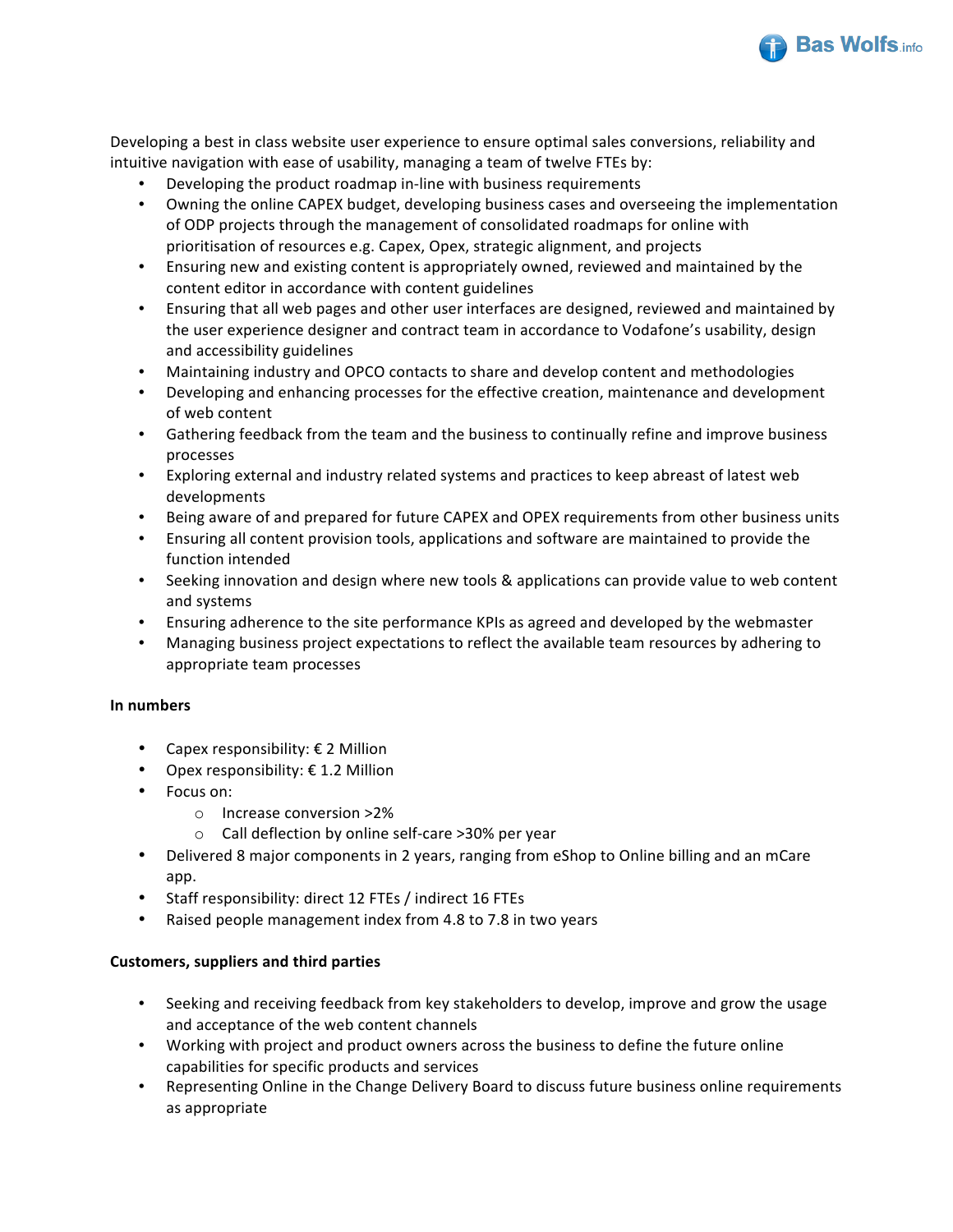

• Managing the external UE agencies

#### **Leadership and teamwork**

- Leading, educating and consulting the business in day to day activities
- A proactive member of the online team and work cross functionally both within the team and within the consumer and enterprise business units
- Creating a high performing team that is engaged, curious and proactive
- Leading the engagement with appropriate Technology stakeholders to ensure Online SLAs and services are consistently managed
- Working with and influencing the technology department to ensure online projects are priced correctly, developed to budget, tested to user standards and deployed within set timeframes
- Ensuring individuals are up-skilled to the level required by the business to complete BAU and project related tasks
- Providing leadership for the operations team and other members of the Online team to deliver an aligned, engaged and productive workforce that grows its capability into the future
- Working with Online sales team to ensure the future online sales strategy is matching the future online capability roadmap

#### Achievements:

- Build the Online team from the ground up
- Build an Online delivery track (web factory) on the basis of scrum and process standardisation
- Develop and deploy the Online roadmap in alignment with Marketing (commercial motivation) and IT (architectural integrity)
- Deliver ATG, replacing the existing bespoke eCommerce platform without taking the service offline
- Deliver Google Search Appliance without taking the existing search experience offline
- Design and deliver the FAQ strategy via eGain<sup>©</sup>
- Deliver the Vodafone eBilling platform for enterprise users
- Design and plan Vodafone's social media presence via Lithium<sup>©</sup> eForum
- Deliver both Adobe Site Catalyst<sup>©</sup> and Adobe Target<sup>©</sup> for full web analysis and the roll out of the  $A/B$  test strategy
- Design, plan and roll out the Online NPS strategy for all Online use cases presently covered by Vodafone Ireland

 $2006 -$  June  $2010$ **Online portal and product Manger, Vodafone Netherlands** 

#### Responsibilities:

Manage the Online roadmap on agile development for both eCommerce and eCare use cases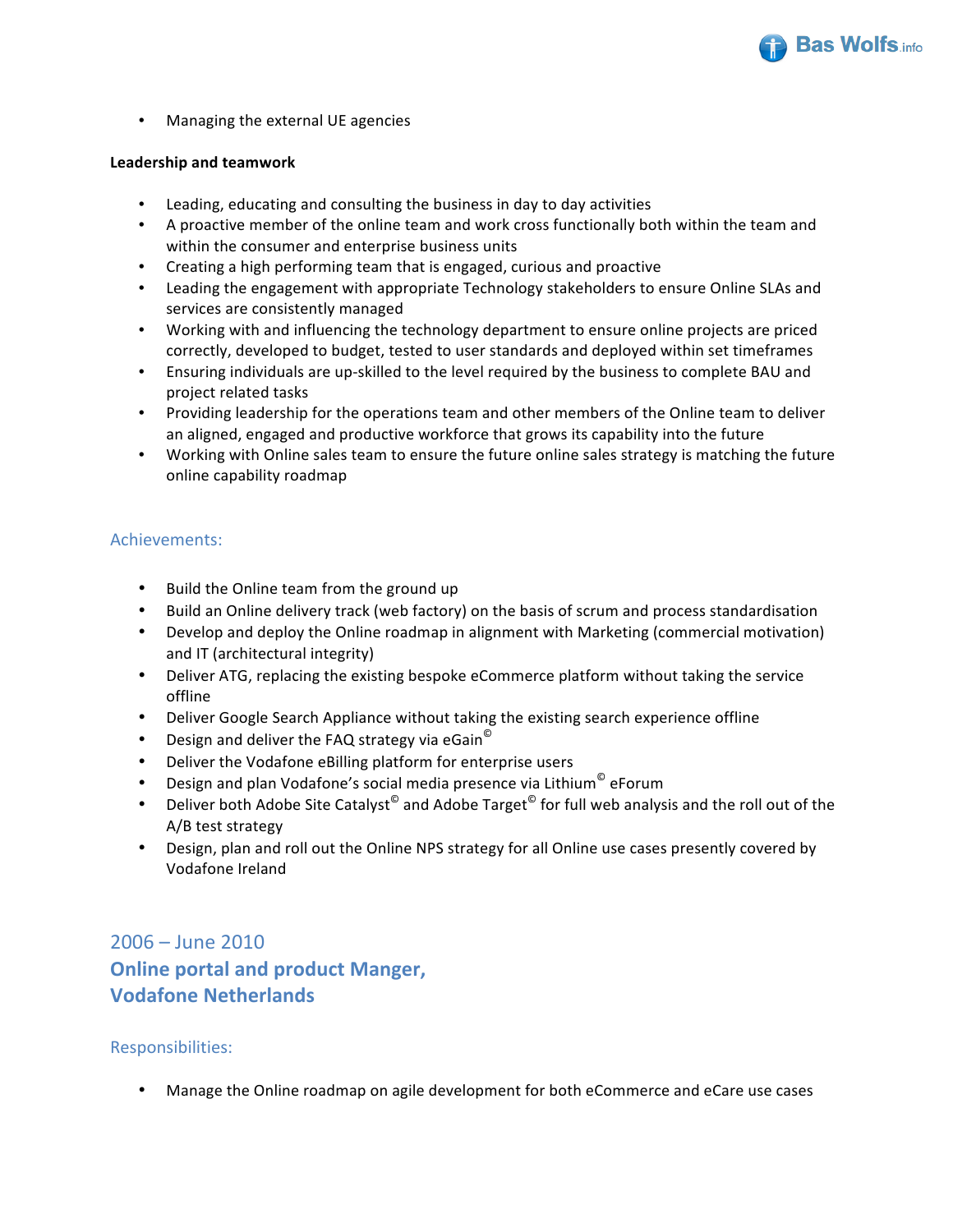

- Manage the commercial motivation of incremental change on both portals, including preinvestment business casing as post investment analysis
- Maintain the intercultural bridge function between onshore Marketing, onshore program management and offshore delivery tracks (HP web factory Cairo)
- Product delivery for ATG eCommerce<sup>©</sup> and the eCare portals

### Achievements:

• Turning the agile delivery track into the highest scoring ROI project of all IT delivery tracks Guaranteed a 3-week delivery cycle for small and medium change on two parallel portals and delivered in an offshore model. This was the first successful HP project where the combination between agile development and an offshore model delivered against a proven ROI.

## $2001 - 2006$

### various roles

- **- Agent Libertel Network Operations (LNO)**
- **- Advisor Vodafone Business services**
- **- Knowledge Management**

### Responsibilities:

Creating the knowledge base for Vodafone Netherlands Customer Care by aligning a range of information sources into one single platform where Online usability and information management are key.

## Achievements:

The information is still used as the basis for Online FAQs on, end-of-life, feature phones.

# Languages

- English: level of native speaker
- Dutch: level of native speaker
- German: working proficiency

# Extra-curricular